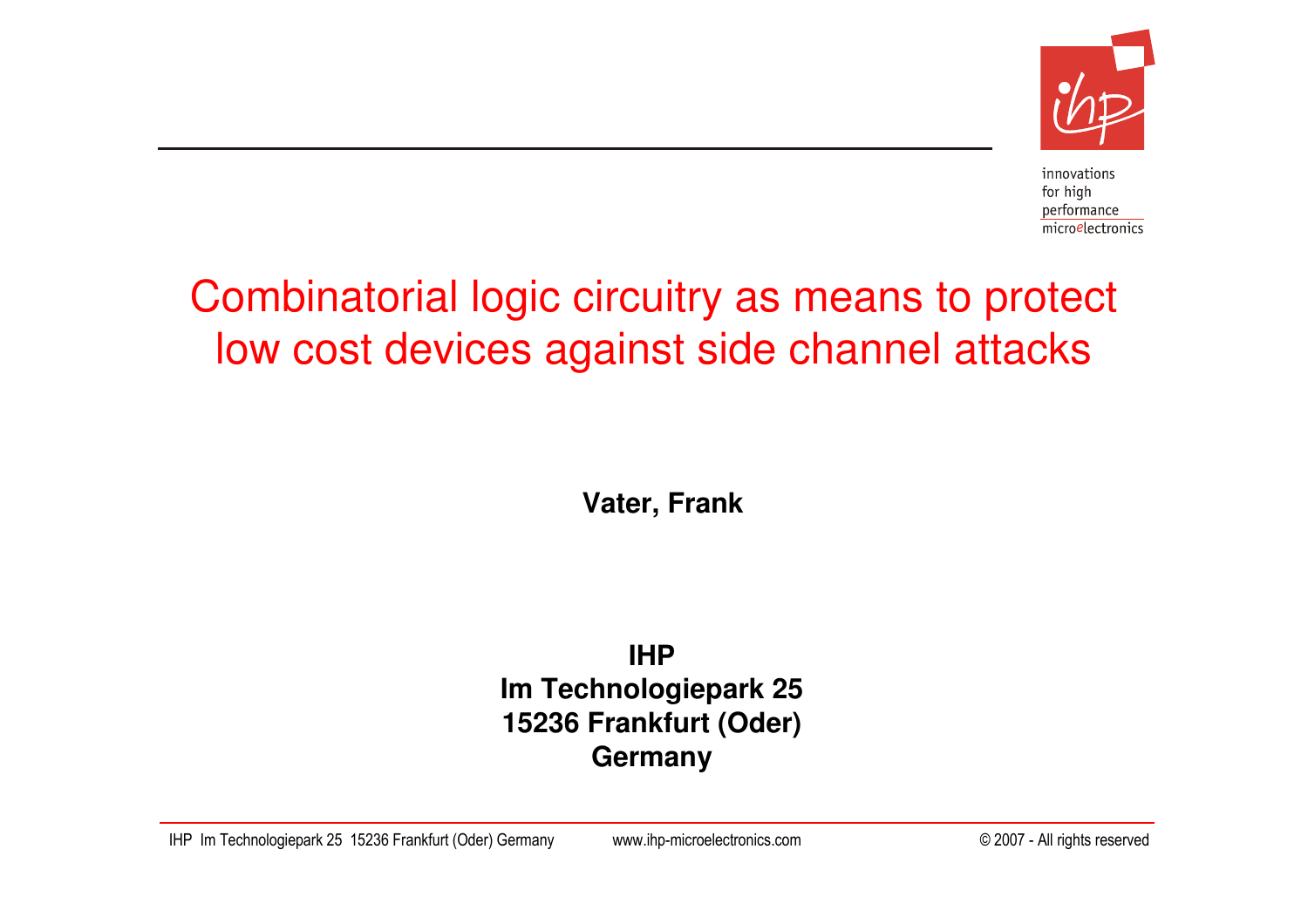

- $\bullet$ **Dual²-Crypto-Chip**
- •**Sucessful side channel attack on AES**
- •**Clock Watchdog**
- $\bullet$ **Open Problem**
- •**Conclusion**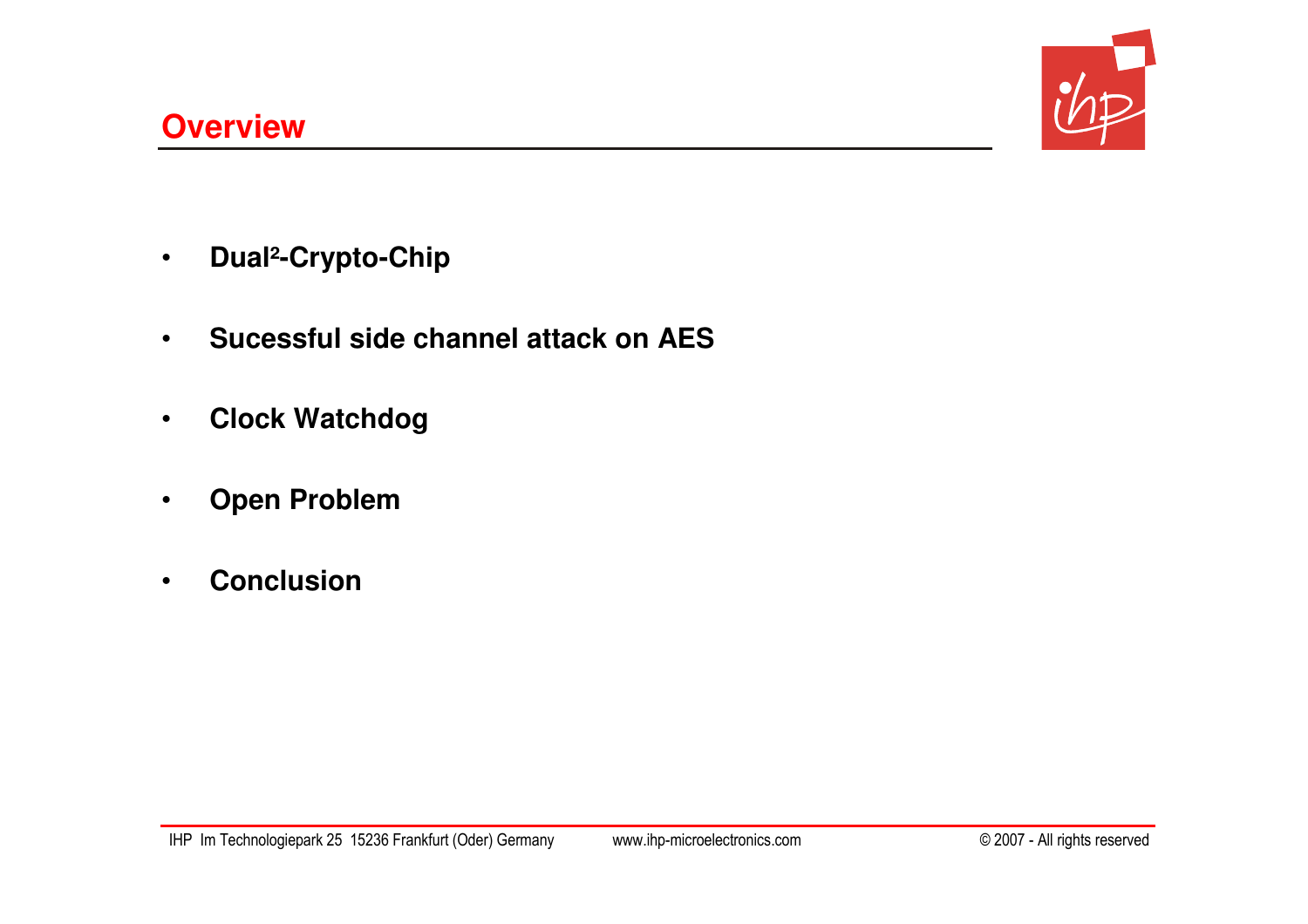# **Dual²-Crypto-Chip**



- • **Dual²-Crypto-Chip:**
	- **Two interfaces**
	- **Two crypto cores**
- •**Elliptic Curve Cryptographie (ECC) for asymmetric cipher**
- $\bullet$ **Advanced Encryption Standard (AES) for symmetric cipher**



## **Dual²-Crypto-Chip**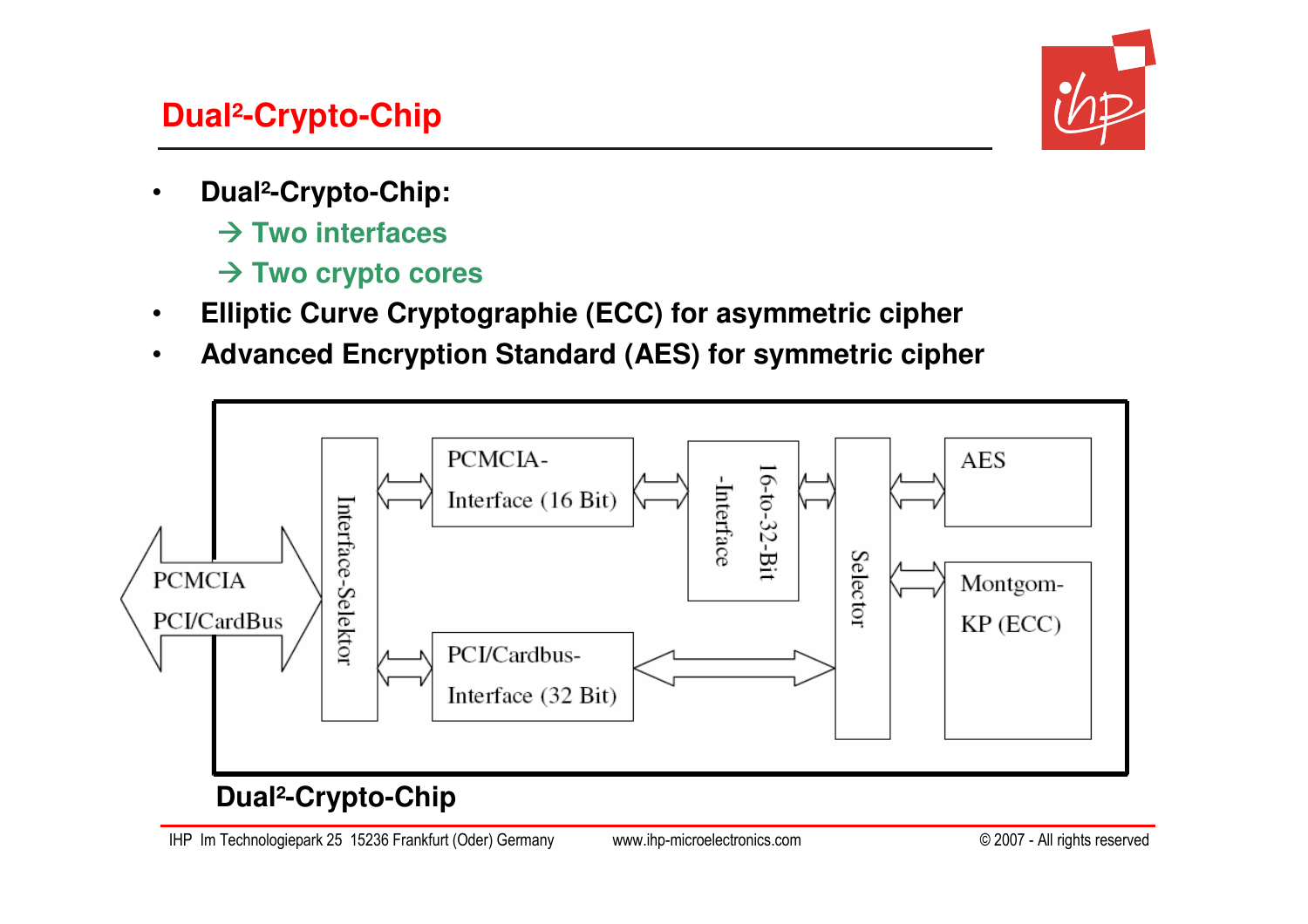

- $\bullet$  **Get informations about internal secrets without destroyingMost helpful information: secret key**
- $\bullet$  **Timing analysis Data depending calculation time**
- $\bullet$  **Power analysisData depending power consumption**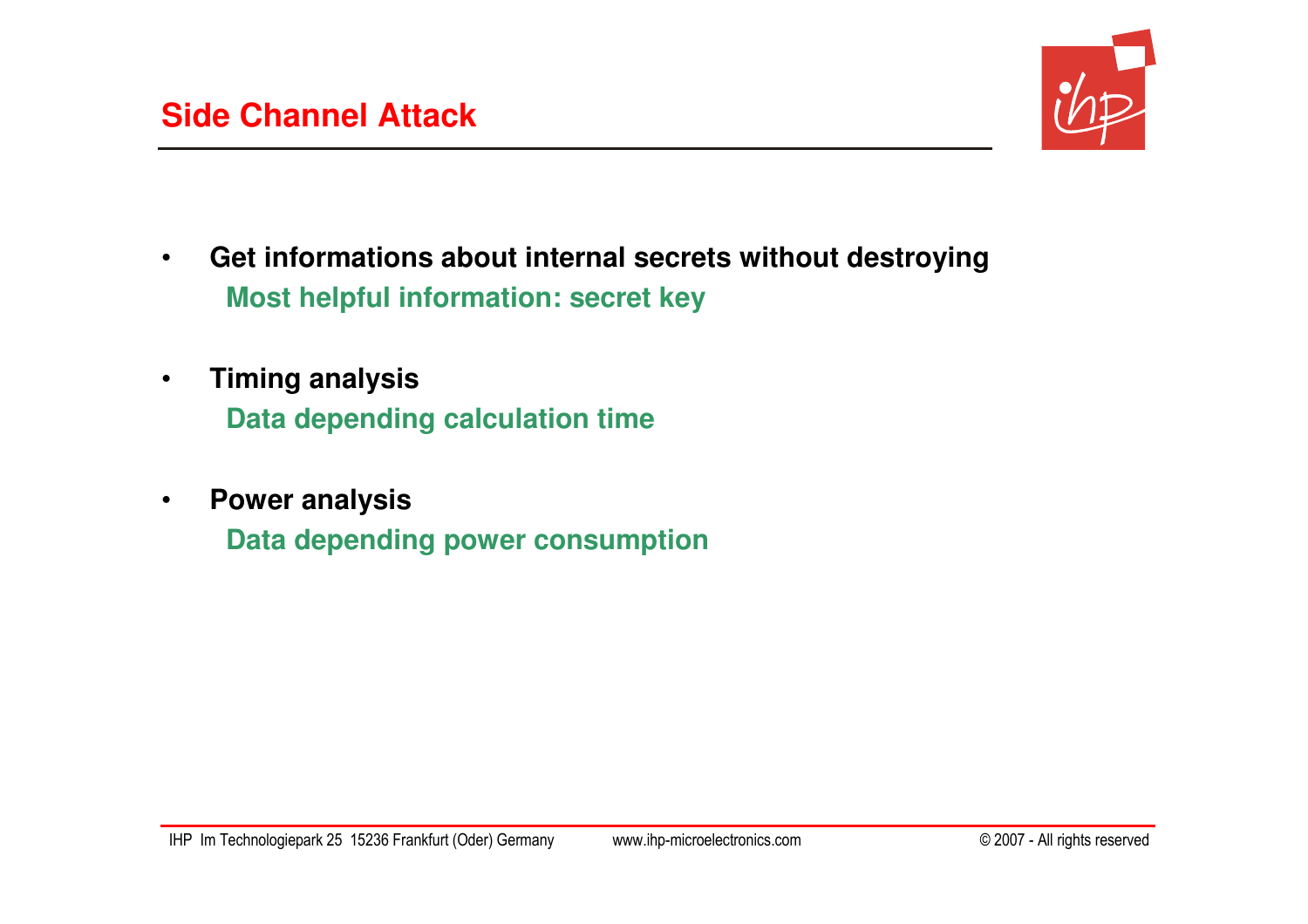

- • **White box analysis**
	- ⇒ **Attacker know implementations details**
- • **Measurement equipment**
	- ⇒ **High resolution oscilloscope (20GSa) ~ 20 k€**
- • **Time for measurement**
	- ⇒ **~ 200,000 single measurements**
	- ⇒ **~ 19h full measurement**
- $\bullet$  **Found key bits:**
	- ⇒ **121 of 128 bit @ 10 MHz**
	- ⇒ **112 of 128 bit @ 50 MHz**
- $\bullet$  **Time for searching last key bits (special hardware)**
	- ⇒ **7 bits: ~ 120h**
	- ⇒ **16 bits:~ 5.1x10<sup>11</sup><sup>h</sup>**
	- ⇒ **6 bits: ~5h**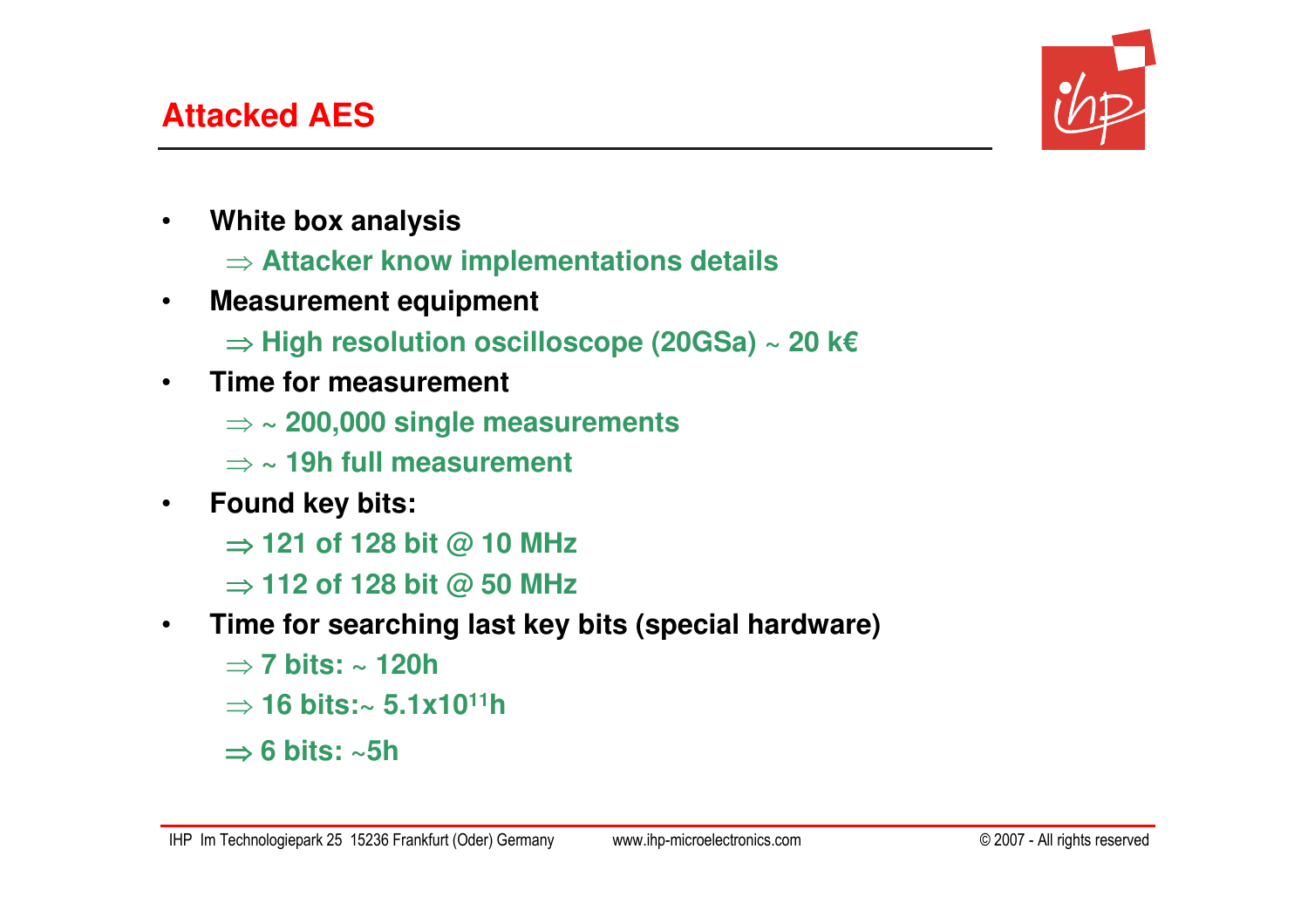#### **Measurement setup**





IHP Im Technologiepark 25 15236 Frankfurt (Oder) Germany www.ihp-microelectronics.com © 2007 - All rights reserved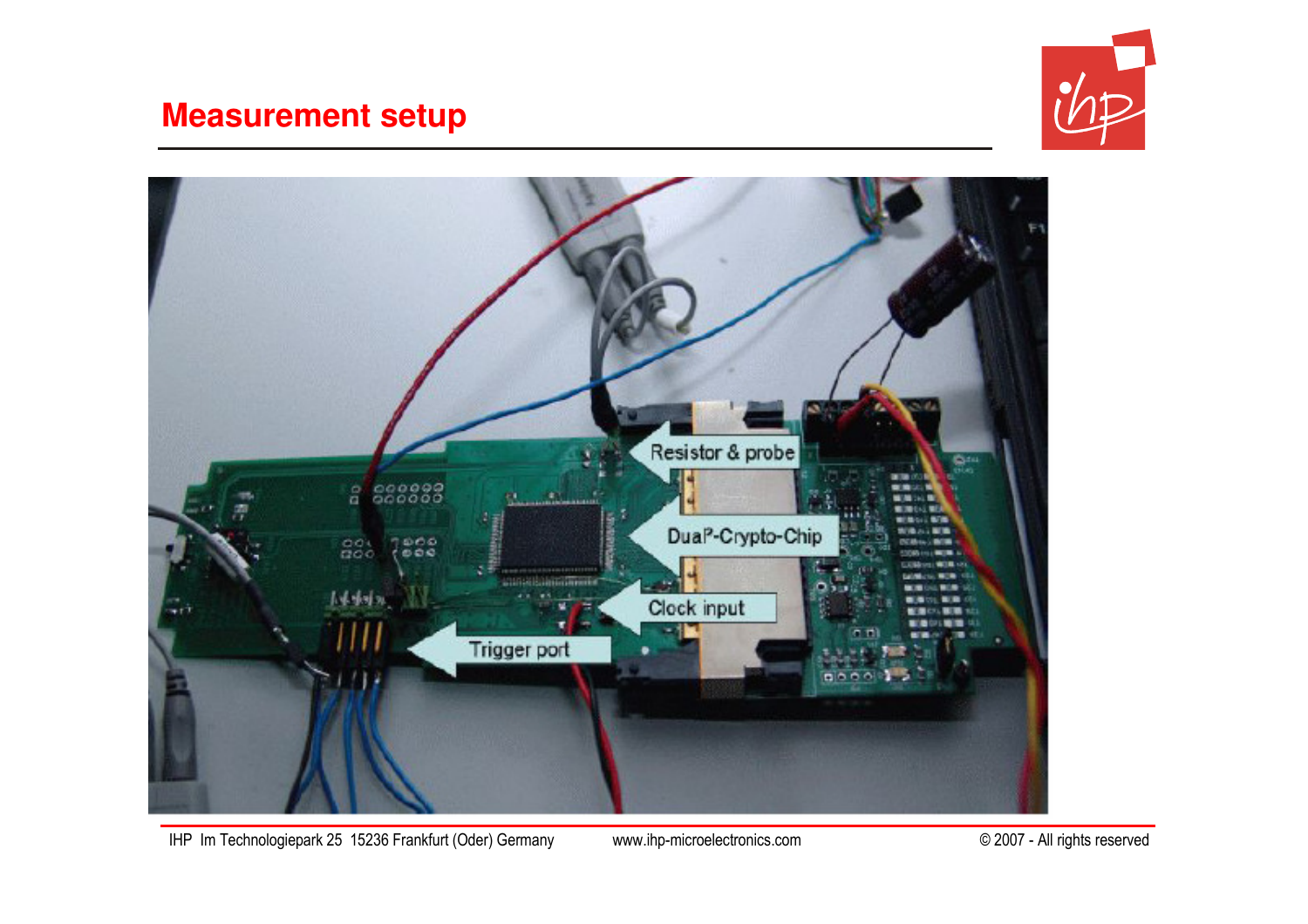# **Requirements**



 $\bullet$ **Requirements:**

Detecting of a too slow clock "on the fly"

**Low cost: Small area**

**No analog parts**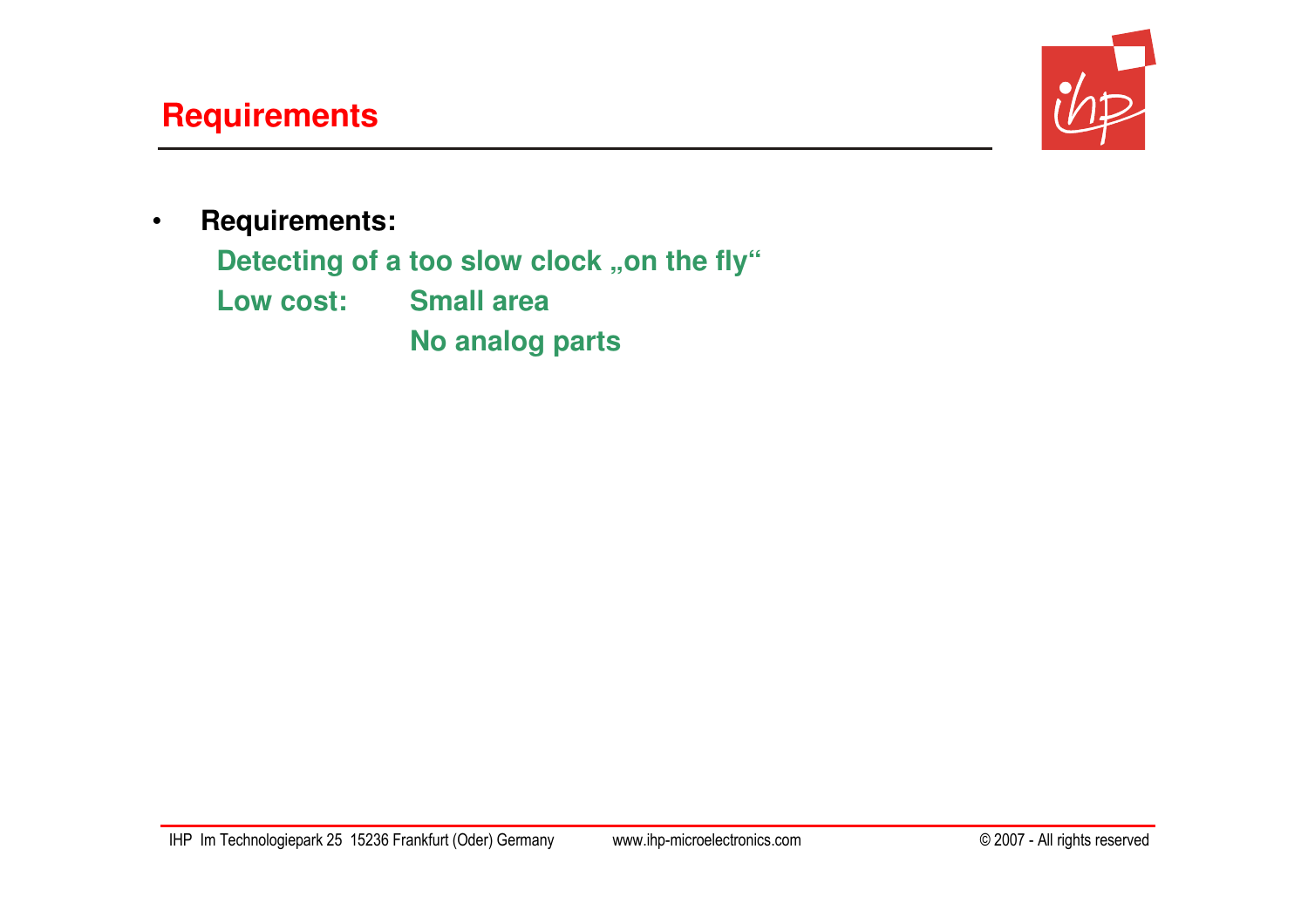

#### • **Solution:**

- **Using the known delay of digital components**
- **Building up an delay element – delay time: ~ clk\_period / 2**
- **Comparing delay with incoming clock**
- **Enabling signal, if clock is tampered**

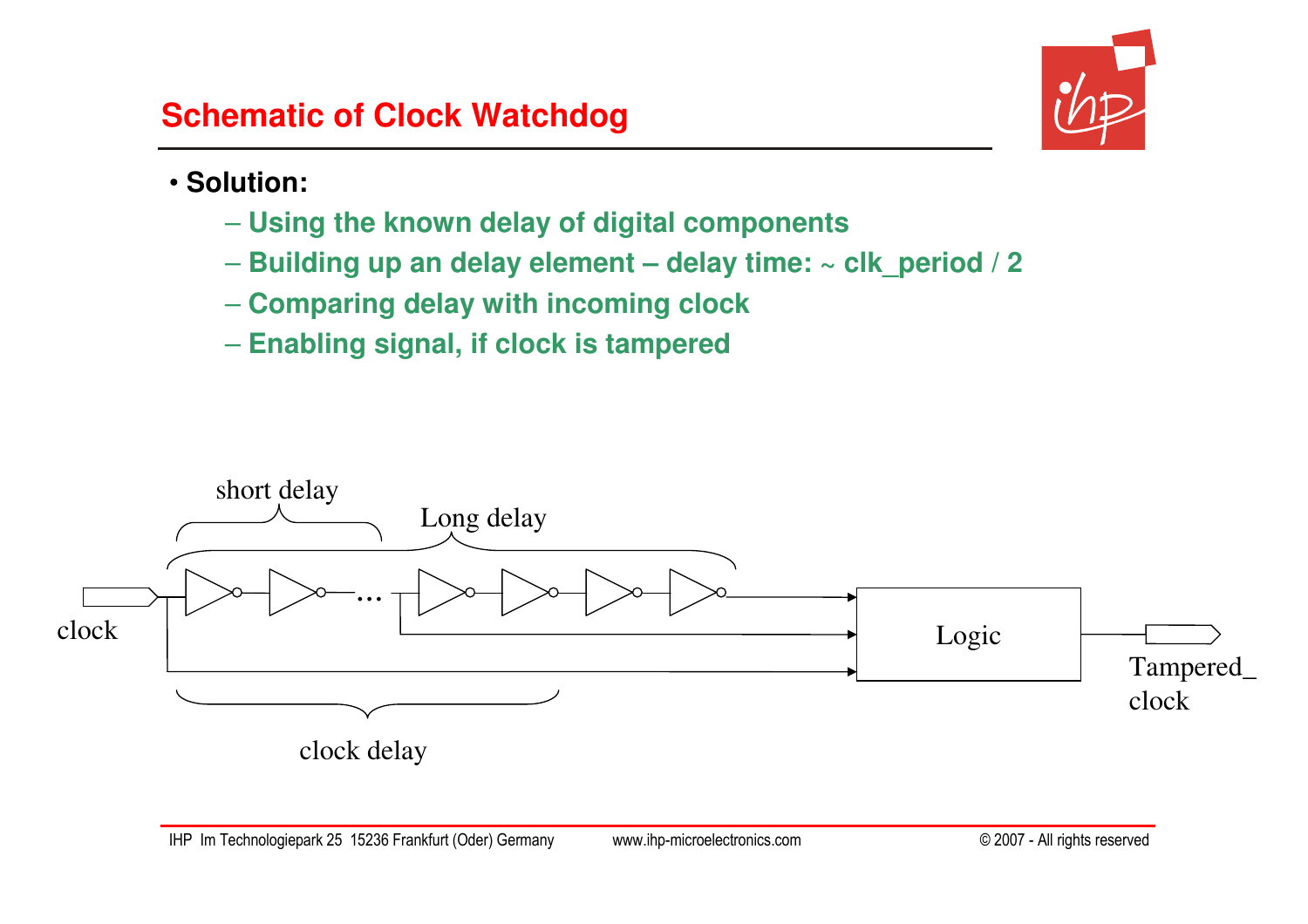# **Simulation**



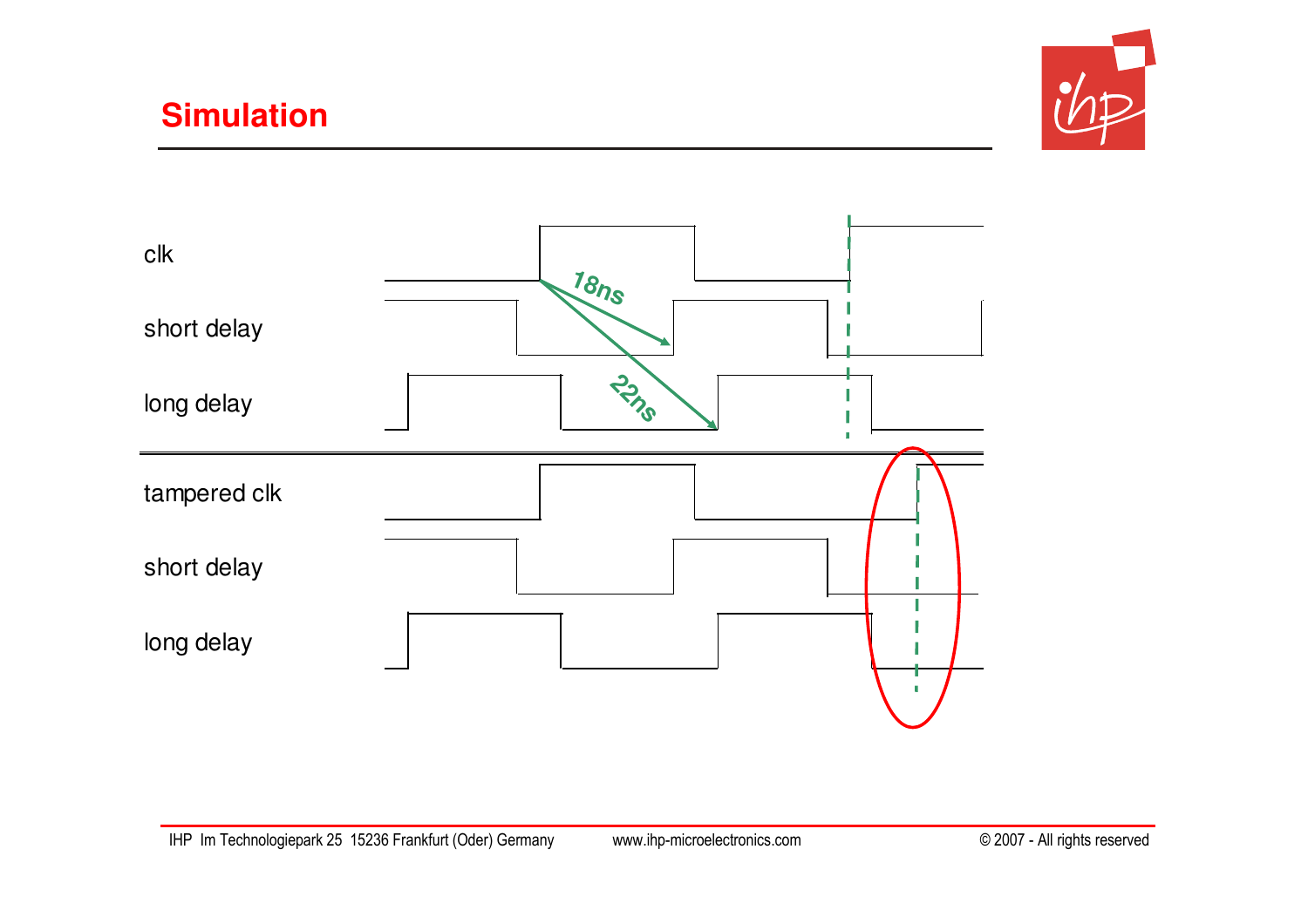



**Dual²-Crypto-Chip**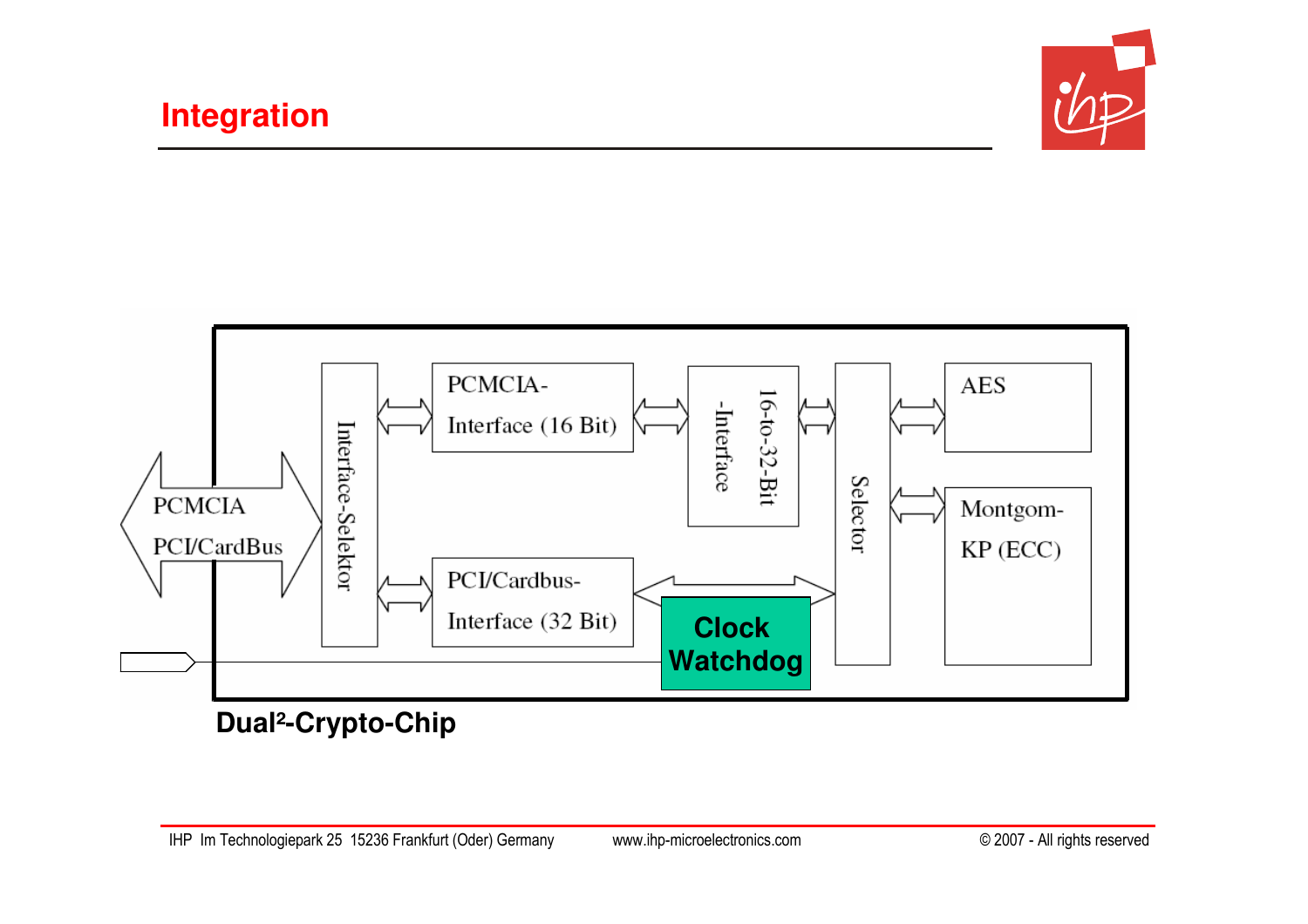•



- •**Clock Watchdog 45 – 55 MHz in 0.25µm CMOS**
- •**Easy to implement**
- **Area: Delay chain (240 inverter): 3,800 µm²Analyze logic: 380 µm²**

- • **Designer task: Responding to event:**
	- **Stop crypto core**
	- **zeroisation**
	- **self destroying**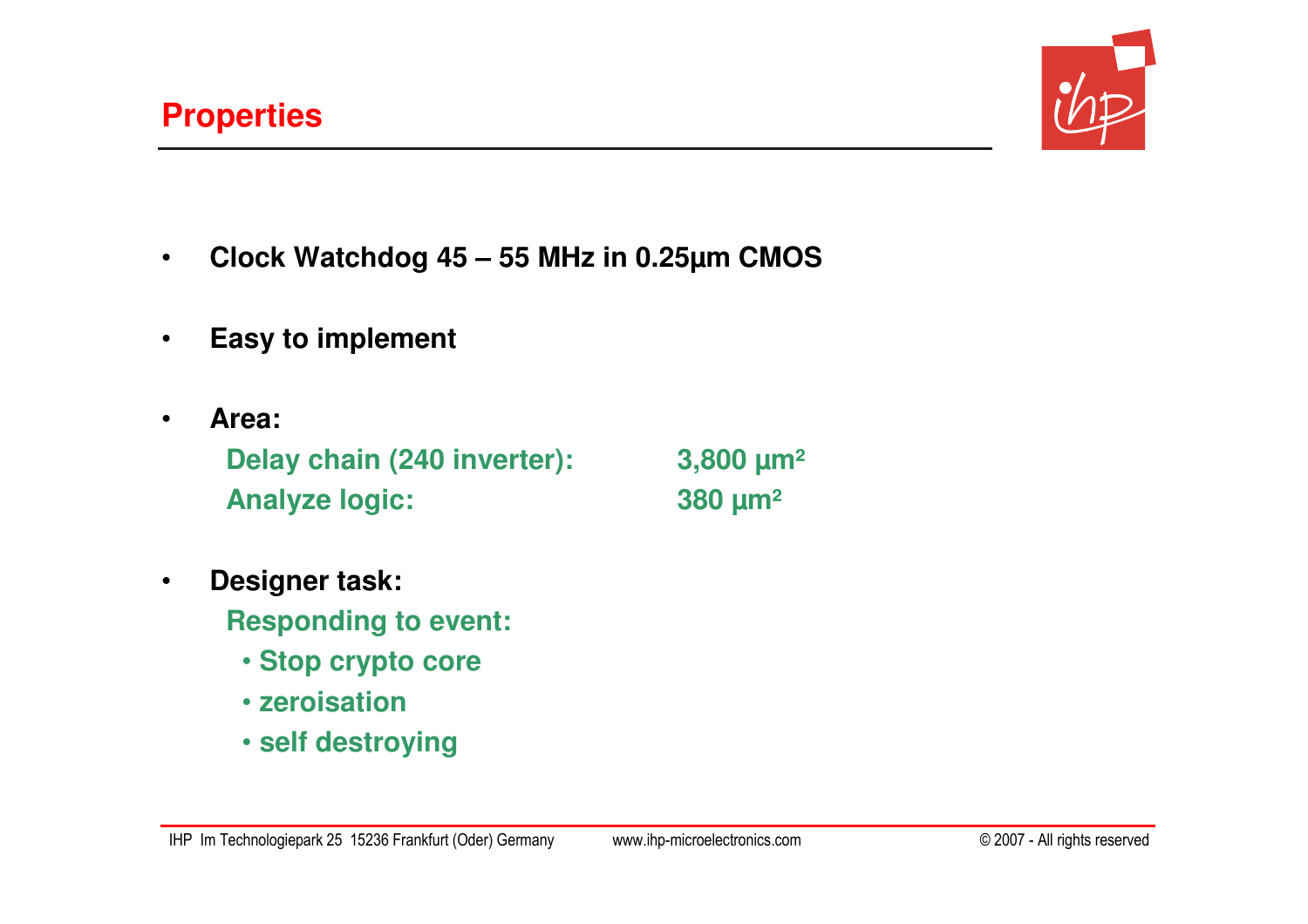#### **Problems**



- •**Influence of voltage and temperature**
- **Detecting of too fast clock not reliable:** •

**Multiplies of allowed freqency are "correct"** 

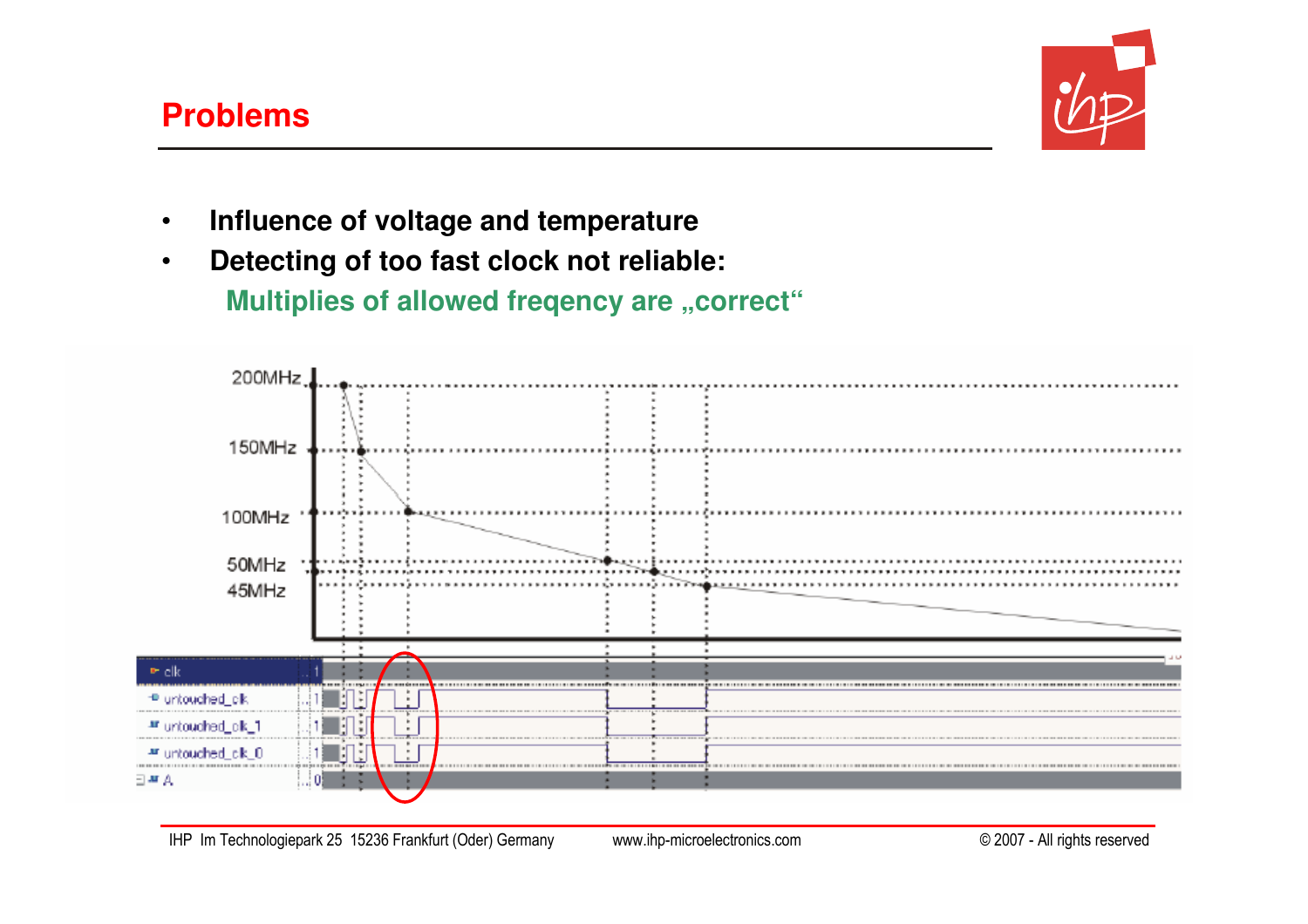

- $\bullet$ **Especially detecting of too slow clock**
- • **small area => low cost: 4,200µm² <-> AES core 430.000 µm²**
- $\bullet$ **No analog parts => low cost**
- •**Fast detecting of too slow clock**
- • **Future work:**
	- **Development of temperature or voltage detection bases on the digital componentsToo fast clock detection**